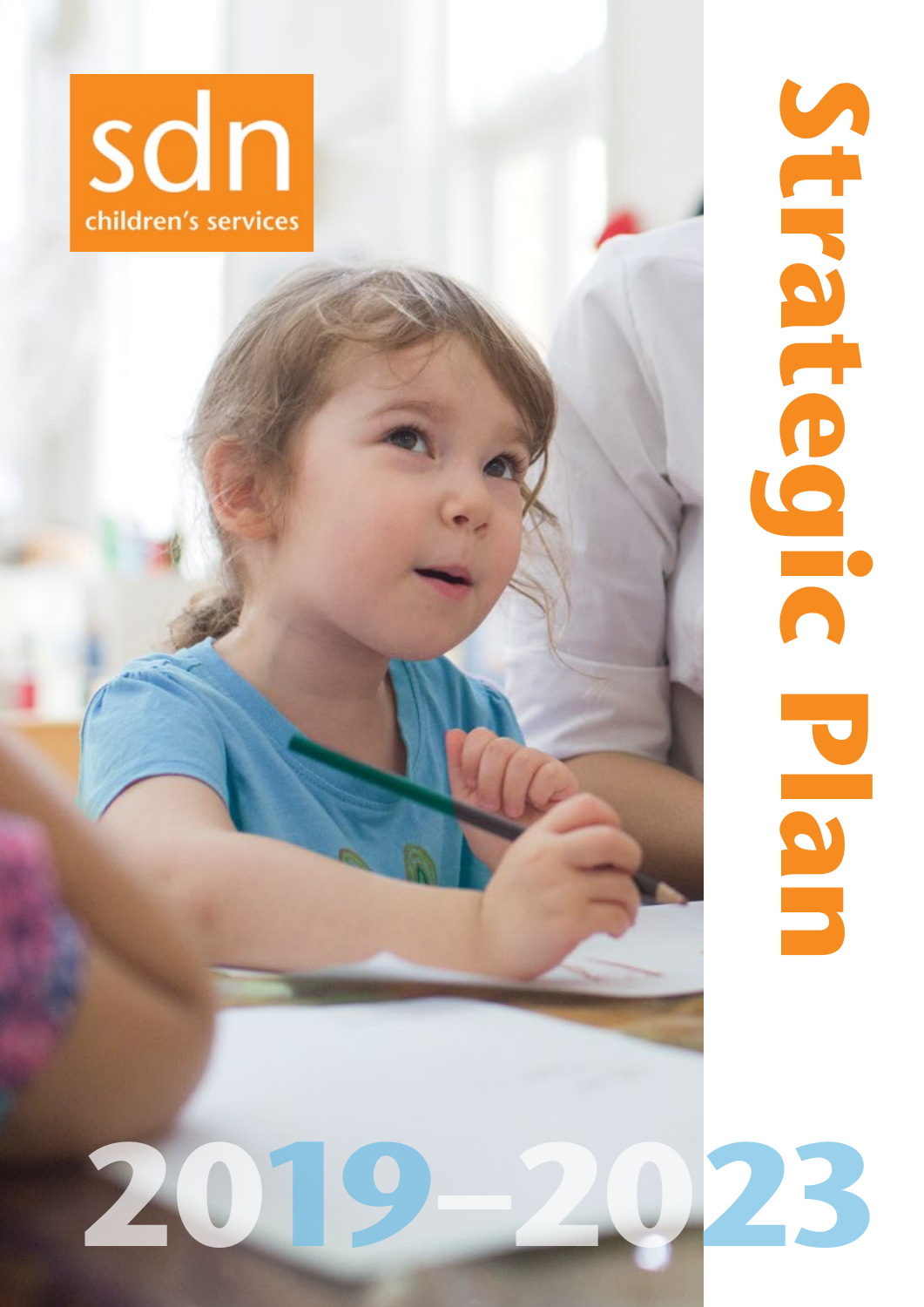# **Our planned outcomes for 2019–2023**

**SDN's** *vision* **is for an equitable world where all children thrive.**

**Our** *purpose* **is to promote and enhance children's wellbeing, learning and development in inclusive environments.**











# **Our 2019–23 strategic direction**

SDN will grow its current reach and deliver coordinated children's services, including for children experiencing disadvantage



We want to have consistent, quality services that are desirable for families, are sustainable and have impact.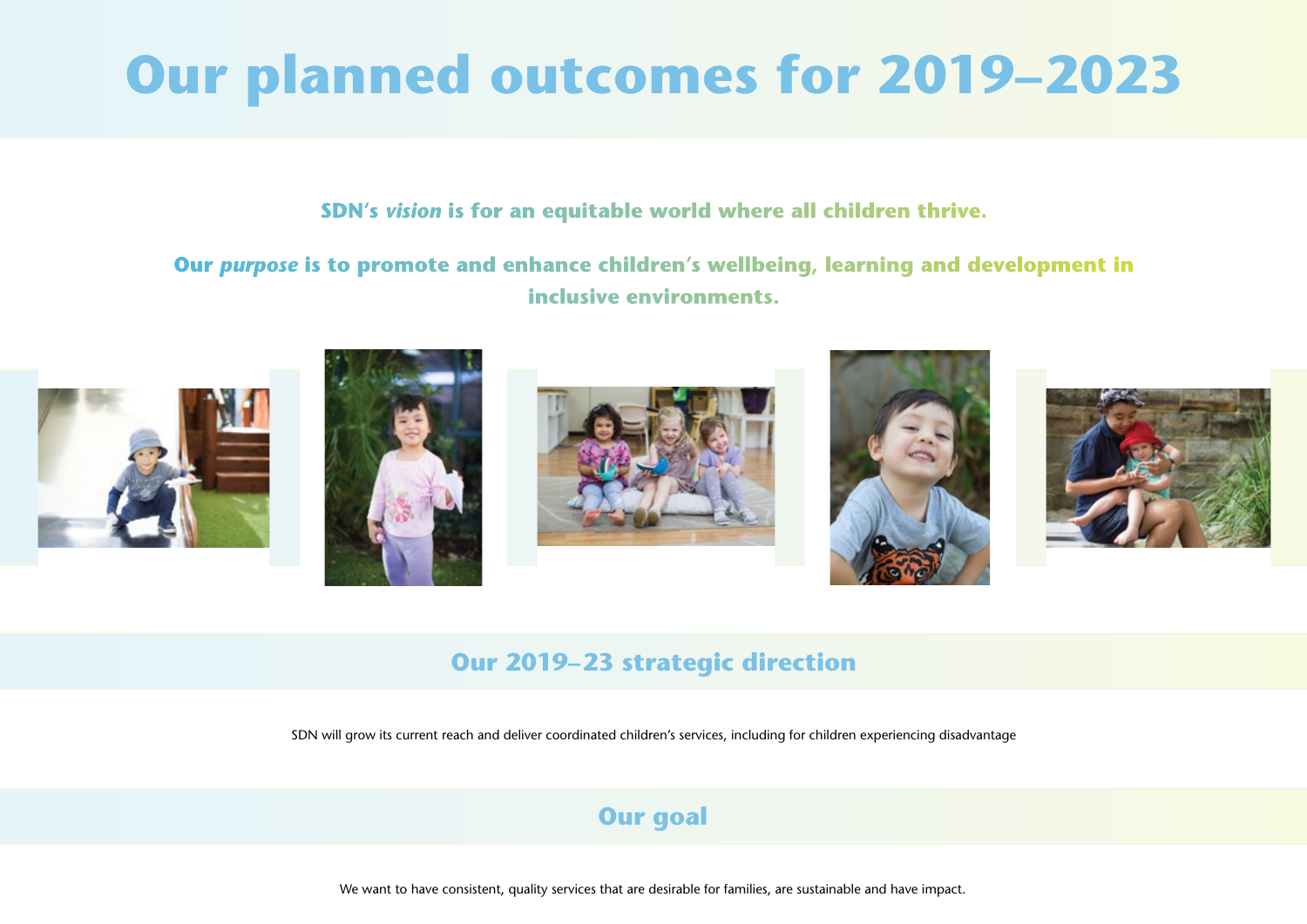### **Quality**

- have the child at the centre of everything we do, in safe and supportive environments
- be coordinated when more than one ь service is involved
- be staffed by people with foundational ь knowledge of child wellbeing, learning and development, family wellbeing and functioning, inclusion and relevant service systems.

### **Desirable**

- access to staff with specialist skills so barriers to access, participation and inclusion are addressed.
- work in partnership with families for their children's wellbeing, learning and development
- have a consistent value proposition that reflects our target markets and that is communicated and demonstrated clearly and can be replicated.

### **Sustainable**

- use our assets and resources effectively ь and efficiently
- ensure we have revenue from across Ń multiple service streams
- ensure we have a growing portfolio ь mix within our service streams that collectively deliver mission and surplus.

## **Impactful**

- share our expertise externally ь
- ь collaborate and/or partner with others to help address service gaps
- Ь deliver and advocate for policies, programs and services that promote and enhance the wellbeing, learning and development of children and their families
- ь support access, participation and inclusion.

# **Priority actions**

**1**

Implement the SDN Way, our inter‐disciplinary value commitment to children and families across all SDN services. Increase the reach and impact of early learning places with a balanced portfolio of centres.

**2**

# **3**

Have a stronger voice on behalf of children, their families and the services that support them.

# **4**

Extend our reach with our specialised services for children with Autism Spectrum Disorder, developmental delay and with the impacts of trauma.

**5**

Develop innovative solutions for children who are not in safe and supportive family environments.

# **SDN's values. In carrying out our purpose, we commit ourselves to being:**

Trustworthy and reliable Trustworthy and reliable Inclusive and respectful Trustworthy and reliable Creative and innovative.